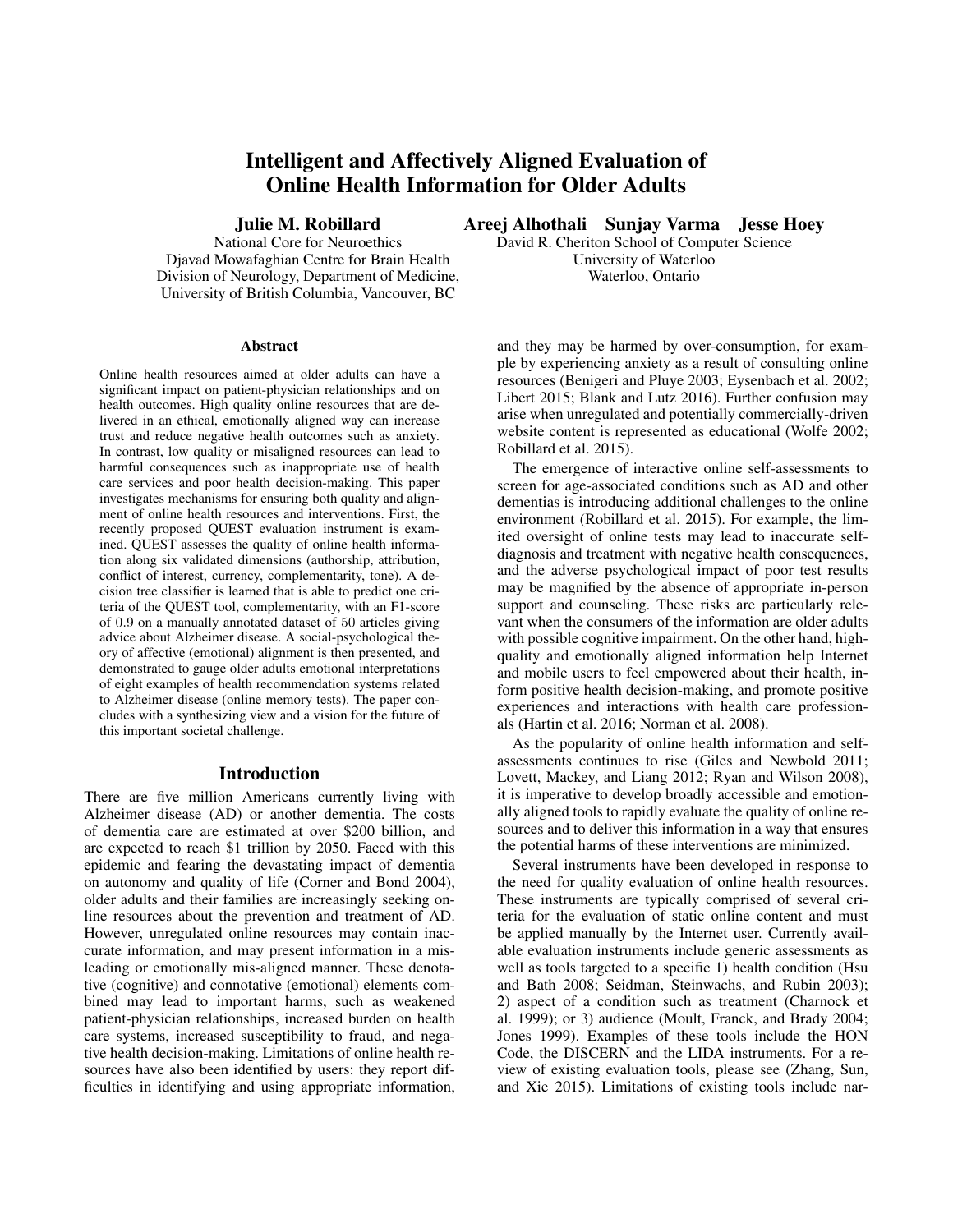row scope of application (e.g., only for treatment information), length of application (e.g., 15 or more criteria), lack of quantitative results, making it difficult to compare different sources of information, and deficits in evaluations of the reliability and validity of the instruments themselves. To address these limitations, the QUEST instrument was recently developed and provides a reliable, quantitative and valid quality evaluation tool that can be rapidly applied to a broad range of health information (Robillard and Feng 2016). QUEST measures six aspects of the quality of online health information (authorship, attribution, conflict of interest, currency, complementarity, tone) and demonstrates high levels of inter-rater reliability as well as convergent validity with other established quality evaluation instruments. While QUEST is currently designed to be manually applied, it is ideally suited to automation.

Quality evaluation for interactive online resources such as self-assessments is more complex than for static online content as they involve more significant ethical and emotional dimensions. Self-assessments for AD provide diagnostic, prognostic and prescriptive elements, and hold the potential to directly intervene in a persons decision-making process, rather than simply inform. These direct and interactive interventions raise ethical and emotional issues such as consent (the permission to undergo a medical intervention in knowledge of the benefits and risks), privacy and confidentiality (the requirement to preserve the privacy of identifying personal and health information), framing of the results (the need to avoid features that can negatively impact mental health) and variable quality of customized advice delivery (the need to ensure accuracy and usefulness of the information for the end-user). As such, evaluation and feedback about interactive resources must take into consideration their affective and emotional impact (Robillard et al. 2015).

This paper presents automated methods for the analysis of both denotative and connotative aspects of two types of online health resources: 1) static websites containing articles about health; 2) interactive self-assessment tools. First, a method for classifying static web content for *complementarity*, or whether the page supports the patient-physician relationship, is demonstrated. The method uses a simple bagof-words model and a decision tree classifier. In the second part, a social psychological theory of identity and emotional alignment is used to predict attitudes and behaviors in response to online self-assessments for dementia. Taken together, these lines of inquiry demonstrate how artificial intelligence can be applied to the urgent challenges created by the unregulated online health environment.

## Methods

## Automated quality analysis of online health information

# QUEST instrument

The QUEST instrument is a seven-item tool that quantitatively measures six aspects of the quality of online health information using weighted criteria and yielding an overall quality score ranging from 0 to 28. Criteria assigned

a weighting of 1, such as authorship, currency and complementarity, are generally present in high quality publications; however, their presence is not necessarily reflective of overall information quality. Criteria assigned a weighting of 3 (attribution, conflict of interest, tone), represent more reliable and consistent indicators of quality (Robillard and Feng 2016). Content validity was ensured by developing the six proxy measures based on past research in this field (Chumber, Huber, and Ghezzi 2015; Sandvik 1999; Silberg, Lundberg, and Musacchio 1997). The QUEST instrument was found to have excellent inter-rater reliability and convergent validity and has been applied to samples of online health information related to both treatment and prevention (Robillard and Feng 2016).

#### Automation of the instrument: Complementarity

This section describes the automation of the *complementarity*, C, criteria of the QUEST tool. This criteria distinguishes documents that show clear "Support of the patient-physician relationship" from those that do not, for example by including a statement such as "Talk to your doctor before you start any exercise program". The automation of this criteria is a first step towards the full automation of the QUEST tool.

A set of 50 webapges were selected at random from the full set of 308 that were sampled in (Robillard and Feng 2016), keeping an even split between pages displaying complementarity ( $C = 1$ ) and non-complementarity ( $C = 0$ ) as scored by (Robillard and Feng 2016). The webpages were manually checked, and broken links were replaced with another random choice with the same C label. The main content of each page was extracted manually, and this content is referred to as a "document" hereafter. Each document was then re-annotated for complementarity at the paragraph level. Paragraphs were marked with  $C = 1$  if they contained a sentence that showed clear support of the patient-physician relationship. Each document was marked with C = 1 if *any* paragraph within it scored  $C = 1$ . The final set was comprised of 26 pages with  $C = 1$  and 24 pages with  $C = 0$ .

Re-annotation was necessary for two reasons. First, because many pages had changed since the analysis of (Robillard and Feng 2016). This discrepancy in the data sets at two separate time points illustrates the dynamic nature of the online environment and further supports the need for automated tools that can provide a rapid assessment by the user at the moment of consultation. Second, the paragraph level features were found to be more effective for learning the classifier. This is due to an increase in the number of annotated data and to a greater specificity of the features in each paragraph.

The documents were then cleaned by removing stop words (e.g., "the", "and"), numbers, punctuation and by normalising to lower case. Each paragraph was then converted to a "bag-of-words": a feature vector giving the counts for each word used. A leave-one-out cross validation method was then applied as follows. For each document, a CART model (decision tree with best-GINI index splitting (Breiman et al. 1984)) was trained on the dataset formed by removing that document (on the remaining 49 documents). The decision tree learning method was used to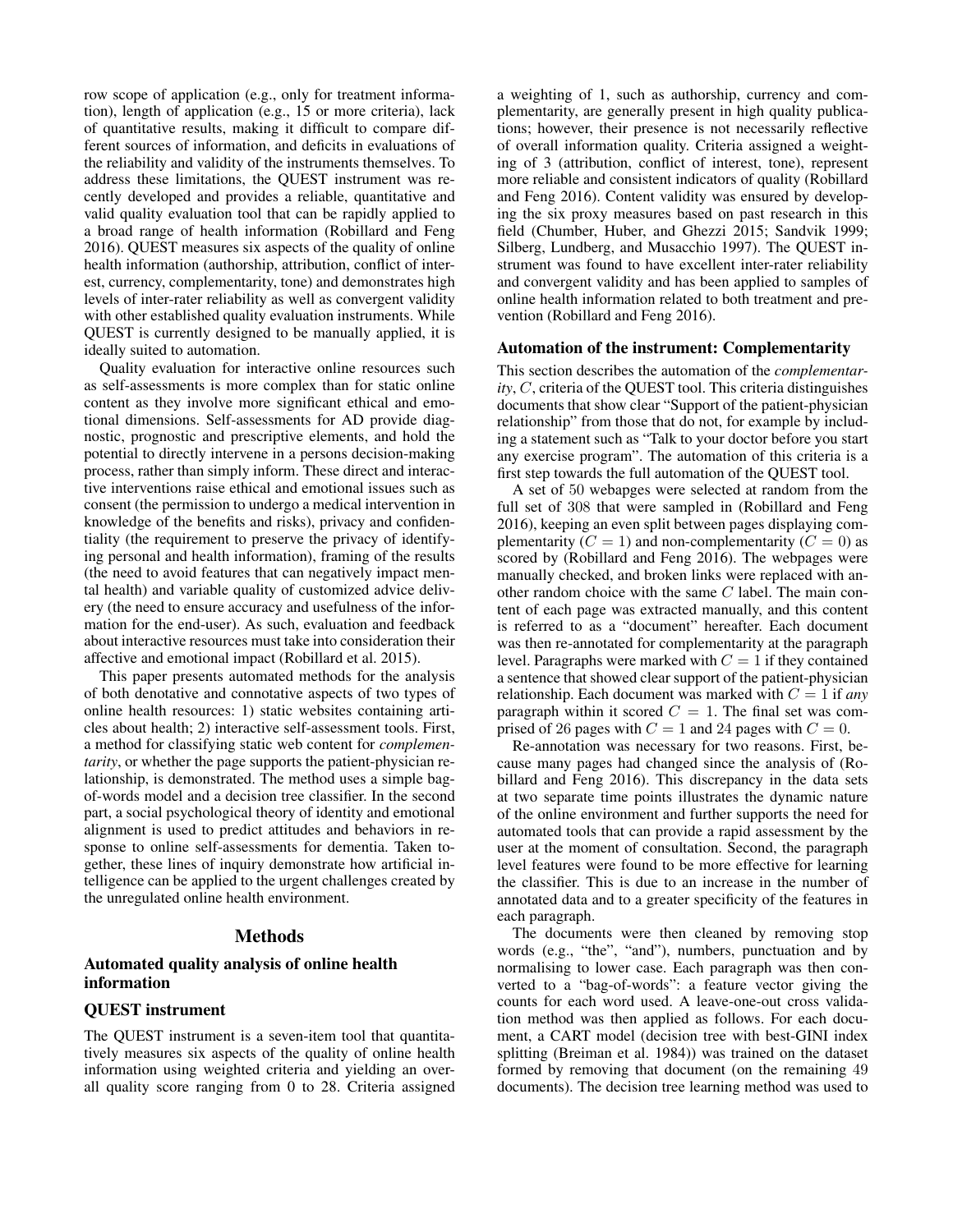seek the feature that splits the dataset into two parts such that the information content is maximized overall. The Gini impurity is used as the splitting criterion and splitting was stopped at a minimum impurity threshold of 0.1. The decision tree was then used to classify the left-out document as  $C = 1$  or 0 by classifying each paragraph and taking the maximum (OR of all  $C$  values). This predicted value was compared to the document's annotated value. This process was repeated for every document, yielding 50 predictions.

## Characterization of emotional alignment in online self-assessments

This section describes the characterization of affective and emotional alignment in the use of online self-assessments for AD using a social psychological theory called Affect Control Theory (ACT) (Heise 2007). First, the principles of ACT are described, followed by details of how this theory was applied to a sample of online self-assessments.

## Affect Control Theory

Affect Control Theory (ACT) arises from work on the sociology of human interaction (Heise 2007). ACT proposes that social perceptions, behaviors, and emotions are guided by a psychological need to minimize the differences between culturally shared fundamental affective sentiments about social situations and the transient impressions resulting from the interactions between elements within those situations. This affect control principle has been shown to be a powerful predictor of human behaviour (MacKinnnon and Robinson 2014). While ACT is based in sociological evidence about human interactions with other humans, it is known that people also ascribe affective meaning to media (Reeves and Nass 1996), and to technological artifacts (Shank and Lulham 2016; Shank 2010). Thus, ACT predicts that when engaging with an online self-assessment for AD, a person will have an affective interpretation of the website/test and will behave in a way that is heavily influenced by this interpretation. For example, a test that appears to have been developed by a reputable physician may be responded to with trust and deference, whereas one that is presented as the product of a cultish guru may be met with ridicule and repudiation. These interpretations, and their subsequent associated behaviors depend heavily on the identity or personality of the individual taking the self-assessment. An anxious and meek person may be more susceptible to suggestions from a powerful looking doctor than a relaxed and confident person.

Both the fundamental affective sentiments and transients impressions can be represented as vectors in a threedimensional affective space, the basis vectors of which are called Evaluation, Potency, and Activity (EPA). The EPA space is hypothesized to be a universal organizing principle of human socio-emotional experience, based on the discovery that these dimensions structure the semantic relations of linguistic concepts across languages and cultures (Osgood, May, and Miron 1975). They also emerged from statistical analyses of the co-occurrence of a large variety of physiological, facial, gestural, and cognitive features of emotional experience (Fontaine et al. 2007), and relate to the universal

dimensionality of personality, and social cognition (Scholl 2013). EPA profiles of concepts can be measured with the semantic differential, a survey technique where respondents rate affective meanings of concepts on numerical scales. In general, within-cultural agreement about EPA meanings of social concepts is high even across subgroups of society, and cultural-average EPA from as little as a few dozen survey participants are extremely stable over extended periods of time (Heise 2010). Sociologists have gathered EPA ratings for a large number of concepts across different cultures (USA, Canada, Japan, Germany) by surveying thousands of people and compiled them into ACT lexicons or dictionaries which give average EPA ratings for words for which there is consensus (all ratings agree to a certain extent). For example, the EPA for the identity of *nurse* is [1.7,0.9,0.3], meaning that *nurses* are seen as quite good (E), a bit powerful  $(P)$ , and a bit active  $(A)^1$ . Comparatively a *patient* is seen as [0.9,-0.7,-1.1], less powerful and less active than a *nurse*. *Nurses* are expected to do positive and powerful things to a *patient* like *comfort* [1.5, 1.7, -0.6], rather than more negative and weak behaviours like *ignore* [-1.6, -0.8, -1.4].

Social events cause transient impressions of identities and behaviors that deviate from their corresponding fundamental sentiments (Heise 2007). ACT models this formation of impressions from events with a minimalist grammar of the form actor-behavior-object. Consider a *nurse* (actor) who *ignores* (behavior) a *patient* (object). Observers agree, and ACT predicts, that this *nurse* appears less nice (E), and less potent (P), than the cultural average of a *nurse*. The ACT predictions are based on a set of empirically derived nonlinear impression formation equations (Heise 2007). The weighted sum of squared Euclidean distance between fundamentals and transients is called the *deflection* and is hypothesized to correspond to an aversive state of mind that humans seek to avoid or minimize (the *affect control principle*). The *nurse* who *ignores* a *patient* has a deflection of over 15 (very high), whereas if the *nurse comforts* the *patient*, the deflection is 1.5 (very low). The affect control principle allows ACT to compute deflection minimizing actions for agents using derivatives of the impression formation equations.

Identities can also be combined with modifiers using empirically derived non-linear impression formation equations (Heise 2007). That is, the identity for *nurse* as above can be combined with an affective modifier like *irritable* [-1.8,-0.7,0.8] to get a combination identity for an *irritable nurse* of [-1.0,0.3,0.5], considerably less nice and less powerful and a bit more active than a (non-irritable) *nurse*.

#### User interactions with online self-assessments

The goal was to simulate basic elements of the interactions of older adults with dementia (OAD) when using online selfassessments (online memory tests: OMT), grounding the simulations on the basic premiss that OAD will respond to OMT in an emotional way, according to the principles of ACT. A list of identities for OMT was therefore established

<sup>&</sup>lt;sup>1</sup>EPA values range from -4.3 to 4.3 by convention. All ratings in this paper are taken from the Indiana 2002-2004 survey unless otherwise noted.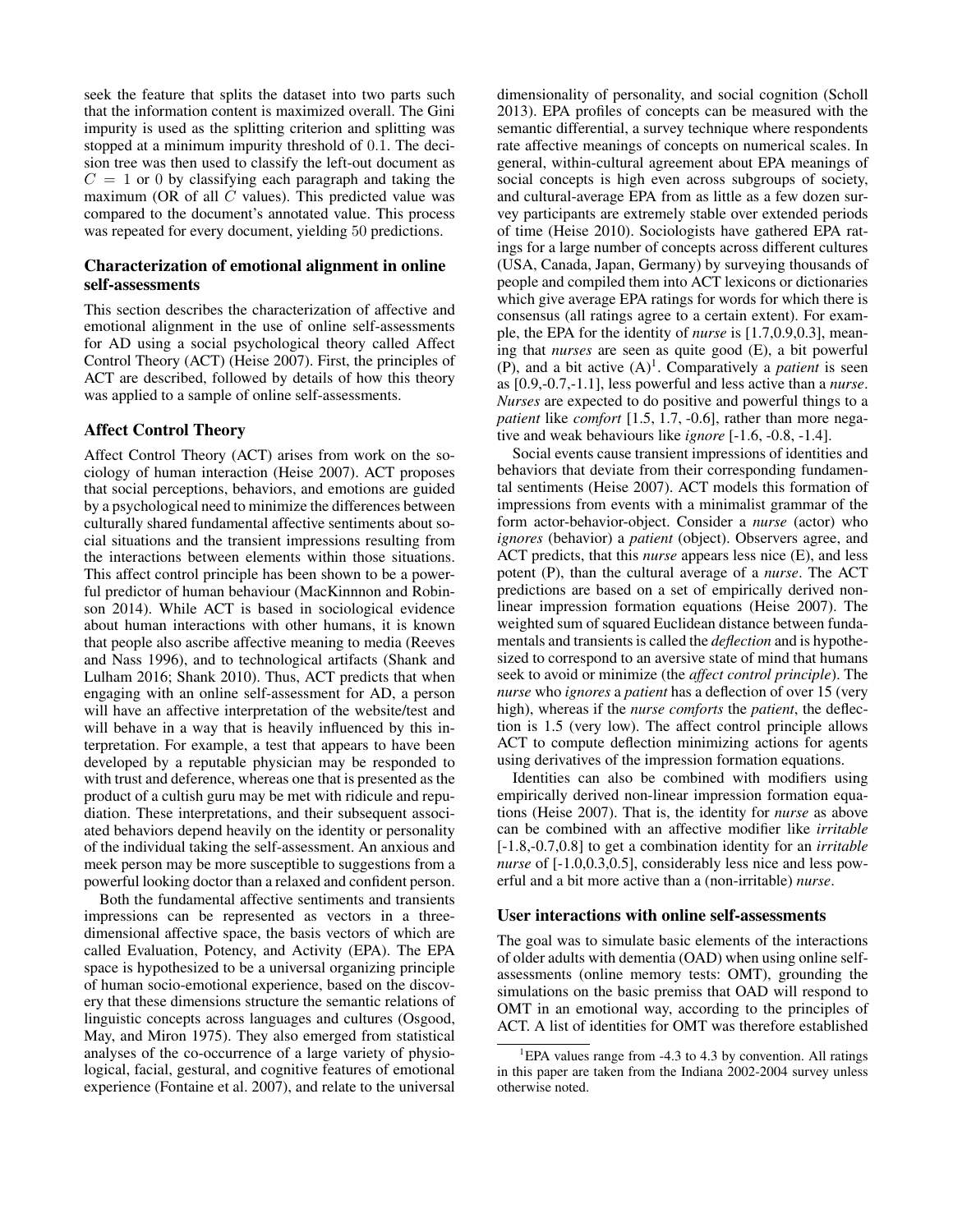| URL                                                    | Test name               | identities based on                | Identities                          | Modifiers                                |
|--------------------------------------------------------|-------------------------|------------------------------------|-------------------------------------|------------------------------------------|
| www.alzheimersreadingroom.com/2009/03/mini-cog-test-   | Mini-Cog                | website creator's bio and photo    | Son, Caregiver, CEO/executive,      | Smiling, Understanding, Caring           |
| for-alzheimers-and.html                                |                         |                                    | Expert, Writer                      |                                          |
| cft3.foodforthebrain.org/                              | Food for the Brain Cog- | About us page, by line             | Not-for-profit, clinic, nutrition-  | Scientific.<br>Charitable.<br>Educa-     |
|                                                        | nitive Function Test    |                                    | ist, charity, foundation, problem-  | tional, Healthy                          |
|                                                        |                         |                                    | solvers                             |                                          |
| www.alzcast.org                                        | Dementia Risk Assess-   | About us for John Hopkins School   | Physicians, Scientists, Health Care | <b>Reputable, Rich, Promising, Elite</b> |
|                                                        | ment                    | of Medicine                        | System, University                  |                                          |
| www.alzheimersprevention.org/alzheimers-info/memory-   | Memory Quiz (AP)        | About Dr. Khalsa                   | Doctor, Pioneer, Writer, Founder,   | Holistic, Natural, Reputable, Dec-       |
| quiz                                                   |                         |                                    | Sikh                                | orated, Sikh, Smiling                    |
| www.dailymail.co.uk/health/article-2095705/Alzheimers- | Dementia  or Simple     | About Banner Sun Health Research   | Health care system, Hospital ser-   | Professional.<br>Compassionate,          |
| questionnaire-Test-reveal-YOU-risk.html                | Absent-Mindedness       | Institute                          | vices, Employer, Nonprofit          | Caring, Available                        |
| www.memozor.com/memory-tests/test-for-alzheimer-       | quick test Alzheimer    | Home page mission information      | Entertainer, Game Player            | Generous, Fun, Helpful                   |
| online                                                 |                         |                                    |                                     |                                          |
| www.onmemory.ca/en/signs-symptoms/memory-test          | Memory Test (OnMem-     | About us for the Alzheimer Society | Not-for-profit, Charity, Health     | Leading,<br>Canadian,<br>Nearby.         |
|                                                        | ory)                    | of Canada                          | Organization                        | Helpful, Transparent/Open                |
| www.theweek.co.uk/health-science/61214/take-the-       | How old is your brain?  | Information contained in article   | Professor, Academic, Researcher     | <b>American</b> , Eminent                |
| dementia-test-and-find-out-your-brain-age              |                         | about person (Dr. VincentFort-     |                                     |                                          |
|                                                        |                         | anasce) who created the test       |                                     |                                          |

Table 1: Included online memory tests showing URLs and test names. The third column gives the information on which the assigned identities were ascribed. The most salient identitites and modifiers for each test are in the rightmost two columns

based on information about the site's creators or maintainers (e.g. from the "about us" sections). A list of identities for OAD was then established based on our previous qualitative work on identity in dementia. Finally, a simulation was carried out to predict whether or not the OAD would follow the advice of the OMT. A comparative analysis of the different OMT-OAD combinations can subsequently inform how to provide advice or to structure OMT according to the affective identities of end users.

**OMT identities** A set of eight online memory tests were considered. The tests were taken from an updated sample of a previous study of online self-assessments for dementia (Robillard et al. 2015). Identities and modifiers were assigned to each of these tests as follows. If a clear individual was visible or identified on the main page of the test, a set of identities and modifiers was assigned based on the characteristics of that individual. If no such individual was visible or identified, the individual(s) or organizations that created or hosted each test were traced by navigating within the domain of the test and identities and modifiers were assigned to those individuals/organizations instead. Table 1 shows the eight tests in our sample for the present study. The boldfaced identities and modifiers are those that were most salient. Three baseline identities were also included as follows (1) a generic *website* identity (with no modifier); (2) a *greedy salesman*; and (3) a *cultish guru*. 2

OAD Identities A set of identities for OAD was assembled from two sources: 1) an interview study with older adults (König et al.  $2017$ ), and  $2$ ) an ongoing survey study of older adults with dementia.

Our recent qualitative work has been focussed on gaining a deeper understanding of identity in Alzheimer disease and dementia in the context of the ACT@HOME project (König et al. 2017; 2016). The long-term goal of ACT@HOME is to build cognitive assistive technologies that are emotionally aligned with OAD, as described in (Lin et al. 2014). The

|            |                         |                           | EPA profiles      |                      |                       |  |  |
|------------|-------------------------|---------------------------|-------------------|----------------------|-----------------------|--|--|
| type       | identity                | modifier                  | identity          | modifier             | combination           |  |  |
| <b>OMT</b> | caregiver               | understanding             | [2.1 1.2 0.1]     | $[2.3 1.6 - 0.2]$    | $[2.4 1.1 - 0.3]$     |  |  |
| <b>OMT</b> | nutritionist scientific |                           | [1.0 0.8 0.2]     | $[0.7 0.9 - 0.2]$    | $[0.6 0.6 -0.2]$      |  |  |
| <b>OMT</b> | university              | reputable                 | [1.1 1.1 0.5]     | [1.1 1.4 1.1]        | [0.6 1.0 0.6]         |  |  |
| OMT        | doctor                  | Sikh                      | [1.9 0.7 0.1]     | $[-0.1 - 0.1 - 0.6]$ | $[0.6 0.2 -0.6]$      |  |  |
| <b>OMT</b> |                         | health_care compassionate | [0.7 0.9 0.0]     | [1.3 1.1 1.1]        | [0.4 0.8 0.3]         |  |  |
| OMT        | entertainer generous    |                           | [1.6 2.1 1.8]     | [3.0 1.9 1.1]        | [2.1 1.9 1.5]         |  |  |
| OMT        | charity                 | nearby                    | [1.4 1.2 1.2]     | $[1.0 0.3 -0.1]$     | [0.9 0.7 0.5]         |  |  |
| OMT        | professor               | American                  | [1.6 1.6 0.3]     | [0.7 1.1 0.8]        | [0.7 1.2 0.3]         |  |  |
| <b>BLI</b> | website                 |                           | [1.3 0.9 0.9]     |                      | [1.3 0.9 0.9]         |  |  |
| BLI        | guru                    | cultish                   | [1.1, 1.3, 0.5]   | $[-0.6, 0.02, 0.2]$  | $[-0.3, 0.7, 0.2]$    |  |  |
| BLI        | salesman                | greedy                    | [0.1, 0.5, 2.0]   | $[-1.4, 0.4, 0.5]$   | $[-1.2, 0.3, 1.3]$    |  |  |
| <b>OAD</b> | senior                  | healthy                   | [1.1 0.6 0.9]     | [3.2 2.4 0.9]        | [1.9 1.0 0.8]         |  |  |
| <b>OAD</b> | secretary               | caring                    | $[1.0 0.0 -0.2]$  | [2.3 1.7 0.4]        | $[1.4 0.4 -0.2]$      |  |  |
| <b>OAD</b> | husband                 | bipolar                   | [1.71.41.1]       | $[-0.7 - 0.5 - 0.2]$ | [0.0 0.5 0.3]         |  |  |
| OAD        | lawyer                  | irritable                 | [0.5 1.1 0.8]     | $[-1.8 - 0.7 0.8]$   | $[-1.3 \ 0.3 \ 0.6]$  |  |  |
| <b>OAD</b> | protector               | german                    | [1.2 1.2 0.2]     | $[-0.5 - 0.3 - 0.2]$ | $[-0.1 \ 0.5 \ -0.3]$ |  |  |
| <b>OAD</b> | wife                    | athletic                  | [2.3 1.4 1.5]     | [0.7 1.1 1.4]        | [0.9 1.2 1.4]         |  |  |
| <b>OAD</b> | slob                    | self centered             | $[-1.2 -1. -0.8]$ | $[-0.9 0.1 0.1]$     | $[-1.3 -0.8 -0.7]$    |  |  |
| <b>OAD</b> | homemaker fortunate     |                           | $[0.9 0.3 -0.1]$  | [2.3 1.9 0.9]        | [1.3 0.7 0.1]         |  |  |
| <b>OAD</b> | immigrant proud         |                           | [0.5 0.4 0.7]     | [2.1 2.1 1.5]        | [0.8 0.8 0.9]         |  |  |
| <b>OAD</b> | patient                 | sick                      | $[1.9 1.2 -0.2]$  | $[-1.5 - 1.1 - 0.7]$ |                       |  |  |
|            |                         | anxious                   |                   | $[-0.8 - 0.3 0.9]$   | $[-1.0 - 0.2 - 0.5]$  |  |  |

Table 2: Learned EPA ratings for each identity and modifier for older adults with dementia (OAD), online memory tests (OMT) and baselines (BLI).

initial phase of the project has been a set of qualitative interviews with 12 OAD and their caregivers. The interviews covered life domains (e.g., family, origin, occupation), and about feelings related to intelligent cognitive assistants. Interviews were carried out with both caregivers and OADs. The caregiver interviews asked questions about a specific older adult with whom the caregiver was familiar. Interviews were transcribed and analyzed manually to extract a set of affective identities and modifiers (König et al. 2017). A subset of eight these identities and modifiers is shown in Table 2 (second and third columns, labeled OAD).

The second source of identities is a survey of OADs and their online health information-seeking habits (in progress). Data from this work show that anxiety is a key dividing factor in survey respondents. Therefore, a generic set of two identities as for *healthy senior* or *sick anxious patient* was added to the set.

Simulations As not all the identities and modifiers existed in the ACT lexicons, an EPA profile for each OAD and OMT identity label was computed using a supervised label propa-

<sup>2</sup>The last two baselines were based on the interpretations of the authors of Dr.Khalsa's www.alzheimersprevention.org page (see Table 1), on which he is promoting his "brain caps": supplements which contain natural lipids, oils and herbs (Ginkgo).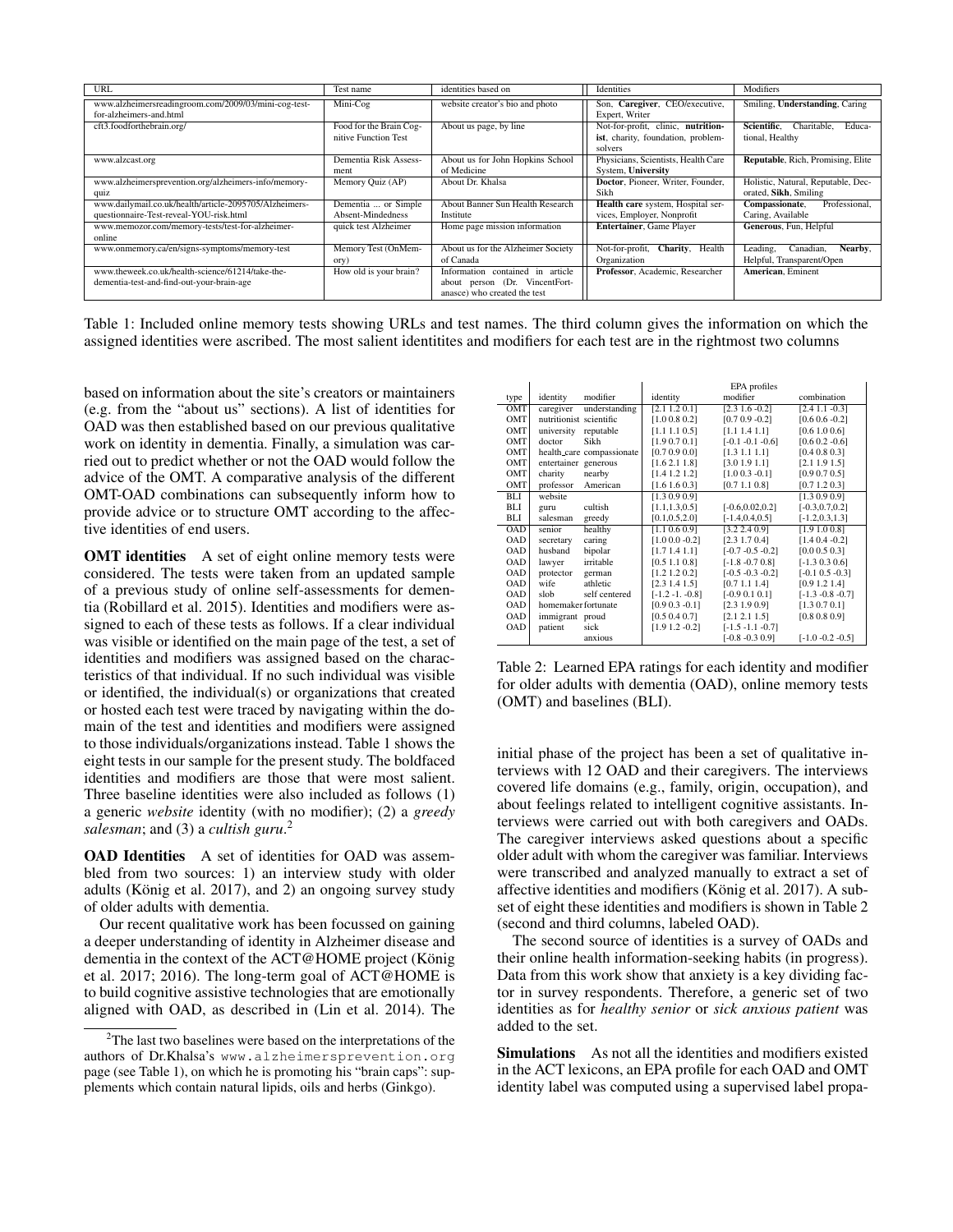gation method (see below). The profiles were computed for the most salient identities and modifiers for OMT (shown in bold in Table 1, and repeated in Table 2), and for each OAD identity-modifier pair (shown in Table 2).

Based on the distributional linguistic hypothesis stating that words that occur in similar contexts tend to have a similar meaning (Harris 1981; Firth 1957), a support vector regression (SVR) model was trained on a pre-trained word embedding model called *word2vector* (Mikolov et al. 2013) and ACT lexicon (Francis and Heise 2006). Word2vector is a distributed representation of words based on their cooccurrence statistics obtained by training a recurrent neural network and skip-gram model on the Google News dataset, which has around 100 billion words (Mikolov et al. 2013).

The ACT lexicon was divided randomly into training (864 words) and testing (368 words), excluding words that do not exist in the word2vector model. A total of 256 words were excluded from both the training and testing sets (e.g., *public defender*, *talk down to*, and *skid row*). A grid search found the best scores for the parameters of an RBF kernel:  $c = 10$ ,  $\gamma = 0.0$ . To evaluate the effectiveness of SVR in computing EPA score of the words that do not exist in the ACT lexicon, the computed EPA scores were compared to their original values in the testing set. The results show that the Kendall  $\tau$  (Kendall 1938) correlation between the imputed EPA scores and their original values were equal to 0.624, 0.526, and 0.492 for E, P, and A respectively. The F1-score of comparing the binary value (0=negative, 1=positive) of the imputed EPA against their original value was equal to 0.83, 0.77, and 0.81 for E, P, and A respectively. The ranking correlation (Kendall  $\tau$ ) scores between the induced EPA scores and their true EPA values are equal to  $(\tau=0.612, p$ value < 0.001), ( $\tau$  = 0.536, p-value < 0.001), and ( $\tau$  = 0.496 ,p-value< 0.001) for E, P, and A respectively.

The impression formation equations from (Heise 2007) were then used to compute a single EPA rating for each identity-modifier combination (see ACT introduction section), as shown in the last column of Table 2. Finally, ACT simulations for OAD identity and each OMT identity gave estimates of emotional alignment for each pair. A sequence of two simple actions was simulated: (1) OMT *advise* [2.1, 1.6, 1.0] OAD; (2) OAD *obey*/*disobey* ([0.5,-0.5, -1.0]/[-1.4, 0.1, -0.1]) OMT. The ACT simulations updated the transient impressions dynamically after each behavior, and the deflection was computed after the second behavior (the OAD response:  $d_o$  for obey and  $d_d$  for disobey.). Likelihood ratios for the OAD *obeying* the OMT advice versus *disobeying* are computed as  $e^{-d_o}/e^{-d_d}$ . A second set of behaviors was examined: *agree/disagree with* ([1.7,1.3,0.9]/[0.1,0.8,0.6], respectively).

#### Results

## Automated quality analysis of online health information

Table 3 shows the classification of the 50 documents using the leave-one-out cross-validation method. There were 26 documents with complementarity  $C = 1$ , and 24 without. Of the 26 documents with  $C = 1$ , 21 were identified by the decision tree learned on the other 49 documents. This method yielded a high precision (1.0) classifier, with a recall of over .80 and a F1-score of .9. The first split of every decision tree learned was on the word *doctor*. In most cases, this was able to correctly identify all the positive cases (paragraphs with complementarity). Interestingly, not a single document that did not meet complementarity contained the word *doctor*, although two contained the word *doctors*, and four contained the word *physician*. The five  $C = 1$  documents that were missed (classified as  $C = 0$ , false negatives) contained statements about consulting a *physician*, *GP*, *pharmacist* and *healthcare provider*. However, these words are also used extensively in other non-complementary contexts, while *doctor* is not.

| actual            | predicted $C$ |    |        |
|-------------------|---------------|----|--------|
|                   |               |    | total  |
|                   | 21            |    | 26     |
| $\mathbf{\Omega}$ |               | 24 | 24     |
| total             |               |    | F: 0.9 |

Table 3: Cross-validation results on 50 web-pages for  $C =$ complementarity. The precision is 1.0 and recall is 0.81 yielding an F1 score of 0.9.

## Characterization of emotional alignment in online self-assessments

The deflections and likelihood ratios that resulted from the simulations of relationships between OAD and OMT are shown in Table 4 for each dyad of OAD-OMT identities. Considering the average deflections and ratios, some OMT are much more likely to be *obeyed* than *disobeyed*: those with the most positive (E) and poweful (P) identities (Mini-Cog and quick-test Alzheimer). The *greedy salesman* is the least likely to be *obeyed*, and the *cultish guru* is the second least likely for 8/10 OAD identities. Similarly, some OAD identities were found to be more likely to *obey*: those with more positive and powerful identities, as it is unlikely for a positive, powerful identity to perform a negative act such as *disobey*. For some identities, it is more likely that they will *disobey* advice. An *irritable lawyer*, for example, would only respond to the quick-test Alzheimer (generous entertainer), all other likelihood ratios being less than 1.0, meaning this identity would be more likely to disobey the advice of the OMTs. A *self-centered slob* would be unlikely to respond to the *scientific nutritionist*, the *Sikh doctor*, the *cultish guru* or the *greedy salesman*, but would respond to other OMT identities. This provides evidence for paying careful attention to how OMT are framed in terms of perceived identity in OAD, and calls OMT to be developed using a highly participatory co-design methodology in which perceived identities are carefully evaluated during OMT development.

Similar results were obtained with the *agree/disagree* behaviors. However, the overall deflections for the negative actions (disagree as compared to disobey) were less extreme. Further, a shift was observed in the actions of specific OAD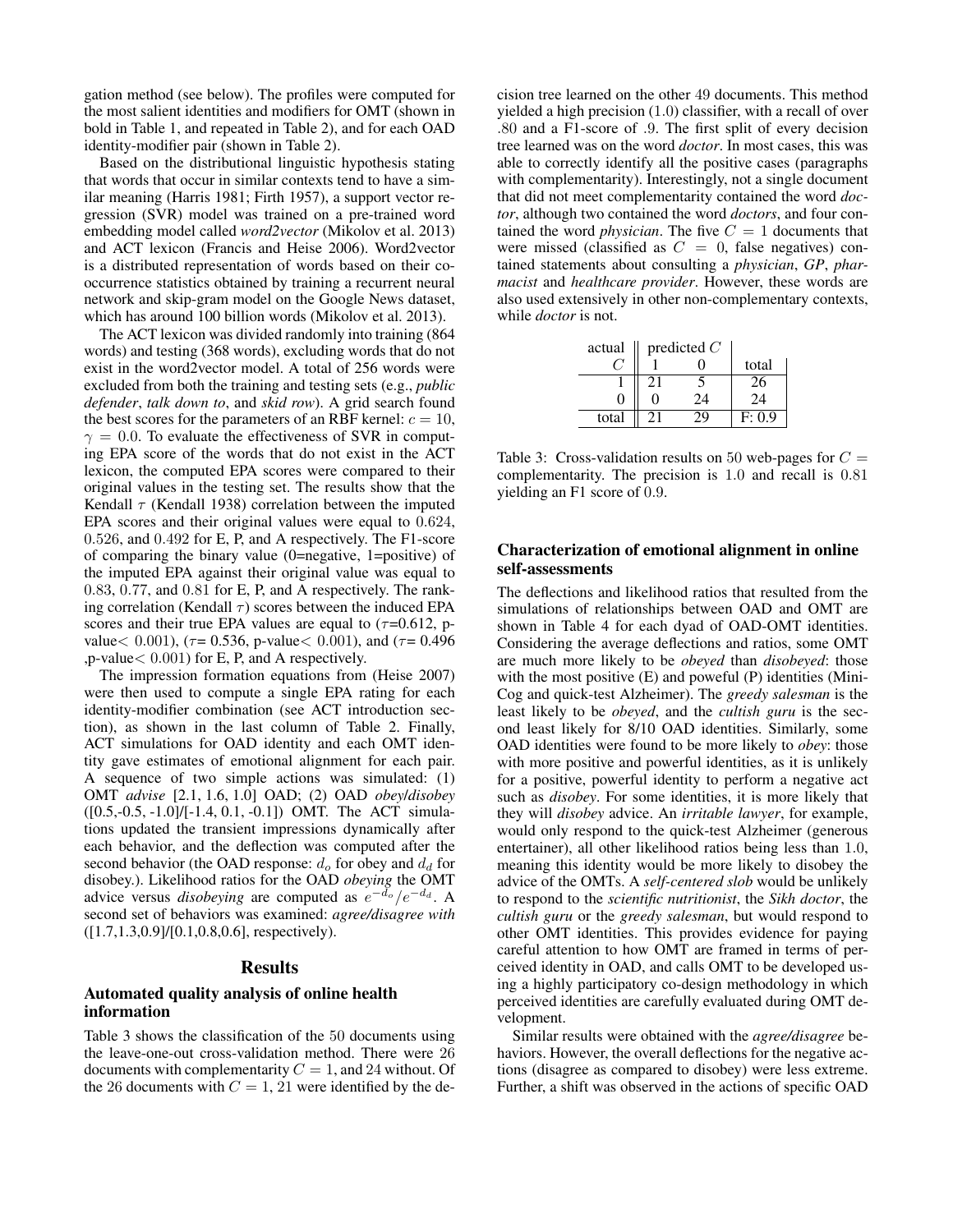|               |                     |          |           |           |           |           | OAD modifier identity |          |           |           |         |         |
|---------------|---------------------|----------|-----------|-----------|-----------|-----------|-----------------------|----------|-----------|-----------|---------|---------|
| Website       | <b>OTM</b><br>modi- | healthy  | caring    | bipolar   | irritable | german    | athletic              | self     | fortunate | proud     | sick    | Average |
|               | fier identity       | senior   | secretary | husband   | lawyer    | protector | wife                  | centered | homemaker | immigrant | anxious |         |
|               |                     |          |           |           |           |           |                       | slob     |           |           | patient |         |
| Mini-Cog      | understanding       | 3.6/10.8 | 2.5/9.0   | 3.6/6.0   | 6.3/6.0   | 3.5/6.0   | 4.5/8.3               | 5.2/6.2  | 2.8/8.5   | 3.5/7.3   | 4.8/5.8 | 4.1/7.4 |
|               | caregiver           | 1337.9   | 621.7     | 10.4      | 0.8       | 11.8      | 43.6                  | 2.7      | 277.2     | 41.8      | 2.8     | 235.0   |
| Food for the  | scientific          | 2.9/7.2  | 1.5/5.4   | 1.4/2.1   | 2.9/1.6   | 1.2/2.1   | 2.9/4.6               | 2.0/1.9  | 1.6/4.9   | 1.9/3.6   | 1.7/1.6 | 2.0/3.5 |
| Brain         | nutritionist        | 74.7     | 51.0      | 2.1       | 0.3       | 2.5       | 5.4                   | 0.9      | 26.1      | 5.7       | 0.9     | 17.0    |
| Dementia      | reputable           | 2.9/7.3  | 1.5/5.6   | 1.4/2.5   | 3.0/2.0   | 1.3/2.5   | 3.0/4.9               | 2.1/2.3  | 1.6/5.1   | 1.9/3.9   | 1.8/2.0 | 2.0/3.8 |
| Risk Amt.     | university          | 84.5     | 60.2      | 2.8       | 0.4       | 3.3       | 6.6                   | 1.3      | 31.2      | 7.1       | 1.2     | 19.9    |
| Memory        | Sikh doctor         | 3.1/7.2  | 1.6/5.3   | 1.5/1.9   | 3.0/1.4   | 1.3/2.0   | 3.1/4.5               | 2.1/1.7  | 1.8/4.8   | 2.0/3.5   | 1.8/1.4 | 2.1/3.4 |
| Ouiz          |                     | 63.4     | 41.4      | 1.6       | 0.2       | 1.9       | 4.2                   | 0.7      | 20.9      | 4.4       | 0.6     | 13.9    |
| Dementia/     | compassionate       | 2.9/7.0  | 1.4/5.2   | 1.3/2.0   | 2.8/1.6   | 1.1/2.1   | 2.9/4.5               | 1.9/1.9  | 1.6/4.7   | 1.8/3.5   | 1.6/1.6 | 1.9/3.4 |
| Simple AM     | health-care         | 63.0     | 45.4      | 2.2       | 0.3       | 2.6       | 5.0                   | 1.0      | 23.7      | 5.5       | 1.0     | 15.0    |
| quick<br>test | generous            | 4.1/11.2 | 3.0/9.5   | 4.0 / 6.7 | 6.5/6.8   | 3.9/6.8   | 4.9/8.9               | 5.5/7.0  | 3.3/9.0   | 4.0/7.9   | 5.0/6.6 | 4.4/8.1 |
| Alzheimer     | entertainer         | 1180.4   | 643.1     | 15.5      | 1.4       | 17.9      | 52.7                  | 4.8      | 302.6     | 52.9      | 5.0     | 227.6   |
| Memory        | nearby charity      | 2.6/7.3  | 1.2/5.5   | 1.3/2.3   | 3.1/1.9   | 1.2/2.3   | 2.8/4.8               | 2.1/2.2  | 1.4/5.0   | 1.7/3.8   | 1.8/1.9 | 1.9/3.7 |
| Test          |                     | 112.6    | 72.2      | 2.6       | 0.3       | 3.1       | 7.1                   | 1.1      | 36.2      | 7.5       | 1.0     | 24.4    |
| How old is    | American            | 3.0/7.8  | 1.6/6.0   | 1.6/3.0   | 3.3/2.6   | 1.5/3.0   | 3.1/5.3               | 2.4/2.9  | 1.8/5.5   | 2.1/4.3   | 2.1/2.5 | 2.3/4.3 |
| your brain?   | professor           | 115.7    | 81.4      | 3.7       | 0.5       | 4.3       | 8.8                   | 1.6      | 42.0      | 9.5       | 1.6     | 26.9    |
| baseline      | website             | 2.7/8.1  | 1.4/6.2   | 1.8/3.1   | 3.7/2.9   | 1.6/3.1   | 3.1/5.5               | 2.8/3.1  | 1.6/5.7   | 2.0/4.5   | 2.4/2.8 | 2.3/4.5 |
|               |                     | 211.0    | 126.3     | 3.9       | 0.4       | 4.5       | 11.6                  | 1.4      | 61.7      | 11.9      | 1.4     | 43.4    |
| baseline      | cultish guru        | 3.5/6.7  | 1.9/5.0   | 1.4/1.8   | 2.6/1.2   | 1.2/1.8   | 3.2/4.3               | 1.8/1.6  | 2.0/4.5   | 2.1/3.3   | 1.5/1.3 | 2.1/3.2 |
|               |                     | 26.7     | 22.1      | 1.5       | 0.2       | 1.8       | 2.8                   | 0.8      | 12.1      | 3.2       | 0.8     | 7.2     |
| baseline      | greedy              | 5.2/7.3  | 3.5/5.6   | 2.7/2.5   | 3.6/1.9   | 2.5/2.5   | 4.7/4.9               | 2.8/2.2  | 3.6/5.1   | 3.6/3.9   | 2.6/1.9 | 3.5/3.8 |
|               | salesman            | 8.1      | 7.9       | 0.8       | 0.2       | 1.0       | 1.2                   | 0.6      | 4.6       | 1.4       | 0.5     | 2.6     |
|               | Average             | 3.3/8.0  | 1.9/6.2   | 2.0/3.1   | 3.7/2.7   | 1.9/3.1   | 3.5/5.5               | 2.8/3.0  | 2.1/5.7   | 2.4/4.5   | 2.5/2.7 |         |
|               |                     | 298.0    | 161.2     | 4.3       | 0.5       | 5.0       | 13.6                  | 1.5      | 76.2      | 13.7      | 1.5     |         |

Table 4: Matrix of deflection scores for each person identity (row) to "obey/disobey" each test identity (column). The number in boldface shows the likelihood ratio, giving how much more likely this person (row) is to obey this test (column) than to disobey, after an initial action of "advise" by the website.

|          | caring            | irritable | self-    | sick    |
|----------|-------------------|-----------|----------|---------|
|          | secre-            | lawyer    | centered | anxious |
|          | tary              |           | slob     | patient |
| agree    | 2.7               | 7.0       | 8.0      | 6.7     |
| disagree | 5.0               | 5.8       | 6.5      | 5.7     |
| ratio    | $\overline{10.2}$ | 0.3       | 0.2      | 0.4     |
| obey     | 3.0               | 6.5       | 5.5      | 5.0     |
| disobey  | 9.5               | 6.8       | 7.0      | 6.6     |
| ratio    | 643.1             | 1.4       | 4.8      | 5.0     |

Table 5: Comparison of different behaviours showing the deflections and likelihood ratio caused when interacting with the "quick test Alzheimer" OMT.

identities. For example, an *irritable lawyer*, *self-centered slob* and *sick anxious patient* will be all more likely to *obey* a *generous entertainer* (identity for the "quick test Alzheimer" OMT) than to disobey, but are more likely to *disagree with* than *agree with* the same test (see Table 5). Thus, the framing of the advice being given will be important for determining the level of engagement of OAD with the test results and recommendations.

### **Discussion**

Results presented here demonstrate how artificial intelligence can be applied to the evaluation of the online health environment. Specifically, it was shown that 1) quality evaluation of static, online health resources can be carried out through automation of the QUEST tool (Robillard and Feng 2016); 2) affective analysis of interactive health resources can be conducted by applying the principles of affect control theory (Heise 2007) to interactions between the perceived affective identities of self-assessment providers and consumers.

The first step in the automation of the QUEST tool was learning a decision tree classifier for the complementarity criterion. This method yielded a reliable automation process for the classification, with a recall of over .80 and a F1-score of .9. These results confirm the possibility of predicting this simple criteria fairly robustly with a completely data-driven model. The next steps in this effort will be to integrate more prior knowledge into the classifiers (e.g. looking for combinations of words rather than bag-of-words), and to automate the other criteria. While the complexity of the remaining criteria in the QUEST tool varies widely, from the identification of authors and dates to more elaborate evaluations of tone and attribution, results presented here confirm that the nature of the criteria in QUEST is amenable to automation. Providing automated quality evaluations of online health resources broadly construed constitutes an innovative departure from previous attempts at controlling health information quality, such as quality seals or web-based resource hubs. By providing a tool to evaluate quality regardless of the source, QUEST automation is a more promising solution for the challenges associated with health-information seeking-behaviors that involve consulting a large variety of online sources.

The affective analysis of various combinations of identities for OADs and OMTs have shown that there is a variability in affective interpretations across different dyads. However, differences in affective interpretations contribute only one aspect of a person's decision-making process. Other aspects stem from cognitive reasoning about the advice provided in the OMT, such as background knowledge and the congruence of the advice with previously held beliefs about dementia as provided through social interactions (e.g., with family, friends, physicians). Nevertheless, a person's final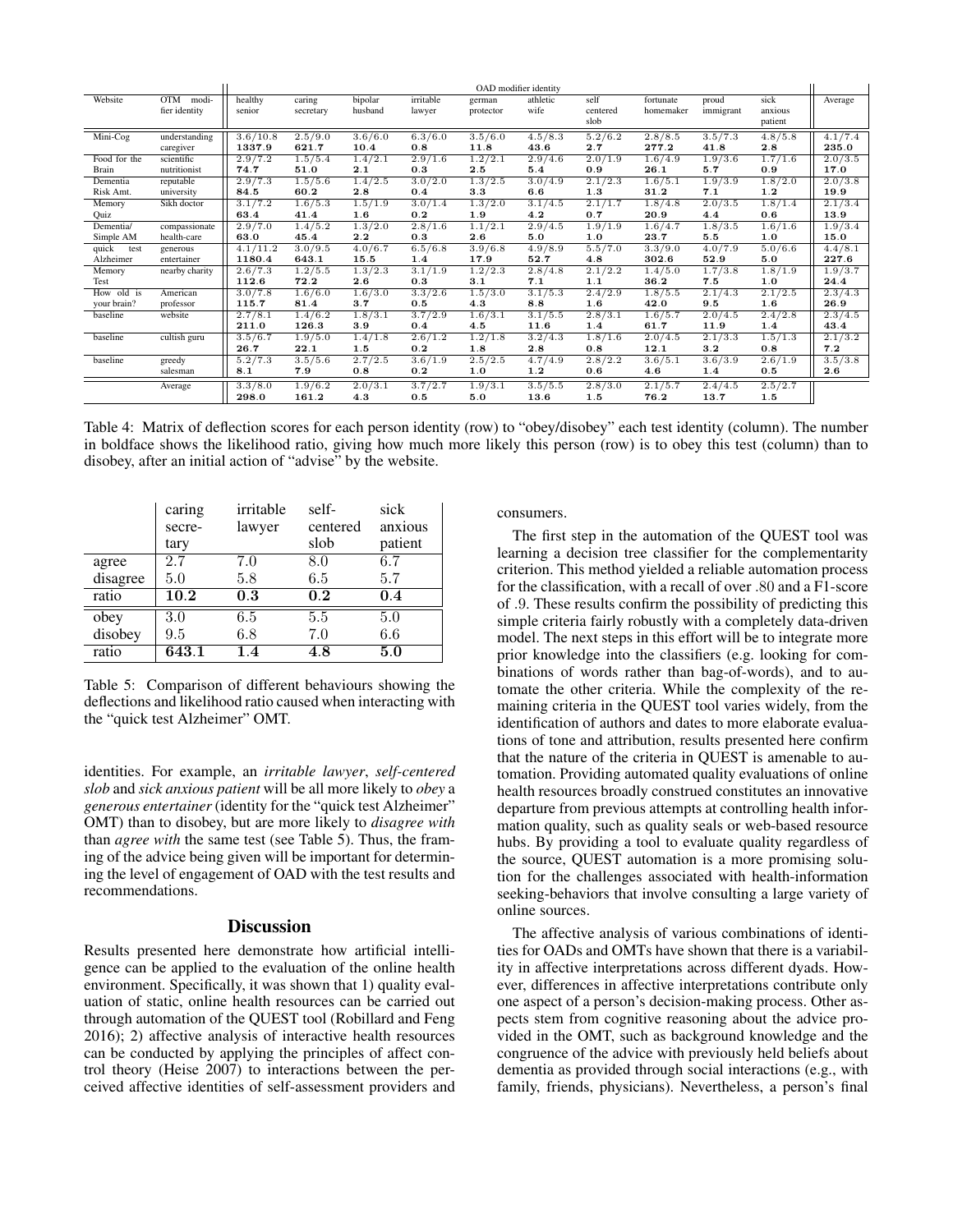decision will be biased by their affective interpretations of online health information and recommendations. According to Affect Control Theory, the strength of this bias will be proportional to the deflections caused. For example, a *healthy senior's* decision will be more heavily biased towards *obeying* an *understanding caregiver* than it would be towards a *greedy salesman*. The prediction of the theory is that this person will be more likely to cognitively evaluate the *greedy salesmean's* than the *understanding caregiver's* advice. The reaction to the *understanding caregiver* will be more automatic, and will call upon less cognitive resources. These findings are especially relevant in the context of the aging population, as cognitive impairment in dementia may shift the balance between affective and cognitive contributions to health decision-making.

The identities used in the OMT analysis presented here are only a first step in the direction of gaining an understanding of how emotional alignment plays into the adoption and rejection of health recommendations. Future work is needed to rapidly and reliably assign identities to various forms of media and efforts in this area will involve, for example, automated assessments of identities based on sentiment analysis of text. Similarly, the process of establishing OAD identities will also require streamlining and methods are being developed to achieve this goal through validated survey instruments. Reliable assignment of identities for both OAD and OMT will allow for the assessment of the alignment criteria as a predictive tool of online health information usage and will inform the development and production of virtual assistants to assist OADs in processing and interpreting both static and interactive online resources. Our recent work on a probabilistic and decision theoretic generalization of the ACT model may be useful in dealing with the multiple identities that can be interpretations of online information, and of the multiple identities held by older adults with dementia. (Hoey, Schröder, and Alhothali 2016; Schröder, Hoey, and Rogers 2016; König et al. 2017).

#### **Conclusion**

Unregulated online resources for dementia receive millions of unique visitors each month. It is critical to assist older adults with dementia (OAD) in avoiding negative health outcomes, financial harm, and inappropriate use of health care services that result from consulting these resources. Taken together, the intelligent and emotionally-aligned processes proposed in this paper lay the groundwork for the development of innovative tools to assist OADs and their caregivers safely navigate the online environment. Building on our earlier work that established validated metrics for evaluations of quality, ethics and access of online resources about dementia (Robillard and Feng 2016) as well as our previous work on emotionally aware intelligent virtual assistants (Malhotra et al. 2016), these tools will provide guidance to users in a way that is aligned with end-users identities and that respects their values. Further, results presented here and future work in this area will generate new knowledge on the integration of identity theories into health technologies to promote adoption, adherence to ethical norms, and legitimacy.

# Acknowledgments

We thank Tanya Feng for annotation work. This work was supported in part by the Natural Sciences and Engineering Research Council of Canada and by AGE-WELL NCE Inc., a member of the Networks of Centres of Excellence program. A. Alhothali is supported by a grant from King Abdulaziz University of Saudi Arabia.

#### References

Benigeri, M., and Pluye, P. 2003. Shortcomings of health information on the internet. *Health Promotion International* 18(4):381–386.

Blank, G., and Lutz, C. 2016. Benefits and harms from internet use: A differentiated analysis of great britain. *New Media Society*.

Breiman, L.; Friedman, J.; Olshen, R.; and Stone, C. 1984. *Classification and Regression Trees*. Belmont, CA: Wadsworth.

Charnock, D.; Shepperd, S.; Needham, G.; and Gann, R. 1999. Discern: an instrument for judging the quality of written consumer health information on treatment choices. *J Epidemiol Community Health* 53(2):105111.

Chumber, S.; Huber, J.; and Ghezzi, P. 2015. A methodology to analyze the quality of health information on the internet the example of diabetic neuropathy. *The Diabetes Educator* 41(1):95–105.

Corner, L., and Bond, J. 2004. Being at risk of dementia: Fears and anxieties of older adults. *J Aging Stud* 18(2):14355.

Eysenbach, G.; Powell, J.; Kuss, O.; and Sa, E.-R. 2002. Empirical studies assessing the quality of health information for consumers on the world wide web: a systematic review. *Jama* 287(20):2691–2700.

Firth, J. R. 1957. *A synopsis of linguistic theory, 1930-1955*. Oxford: Blackwell.

Fontaine, J. R. J.; Scherer, K. R.; Roesch, E. B.; and Ellsworth, P. C. 2007. The world of emotions is not twodimensional. *Psychological Science* 18:1050 – 1057.

Francis, C., and Heise, D. R. 2006. Mean affective ratings of 1,500 concepts by indiana university undergraduates in 2002-3. *Data in Computer Program Interact*.

Giles, D., and Newbold, J. 2011. Self- and other-diagnosis in user-led mental health online communities. *Qual Health Res* 21(3):41928.

Harris, Z. S. 1981. *Distributional structure*. Springer.

Hartin, P. J.; Nugent, C. D.; McClean, S. I.; Cleland, I.; Tschanz, J.; Clark, C.; and Norton, M. 2016. The empowering role of mobile apps in behavior change interventions: The gray matters randomized controlled trial. *JMIR mHealth and uHealth* 4(3:e93).

Heise, D. R. 2007. *Expressive Order: Confirming Sentiments in Social Actions*. Springer.

Heise, D. R. 2010. *Surveying Cultures: Discovering Shared Conceptions and Sentiments*. Wiley.